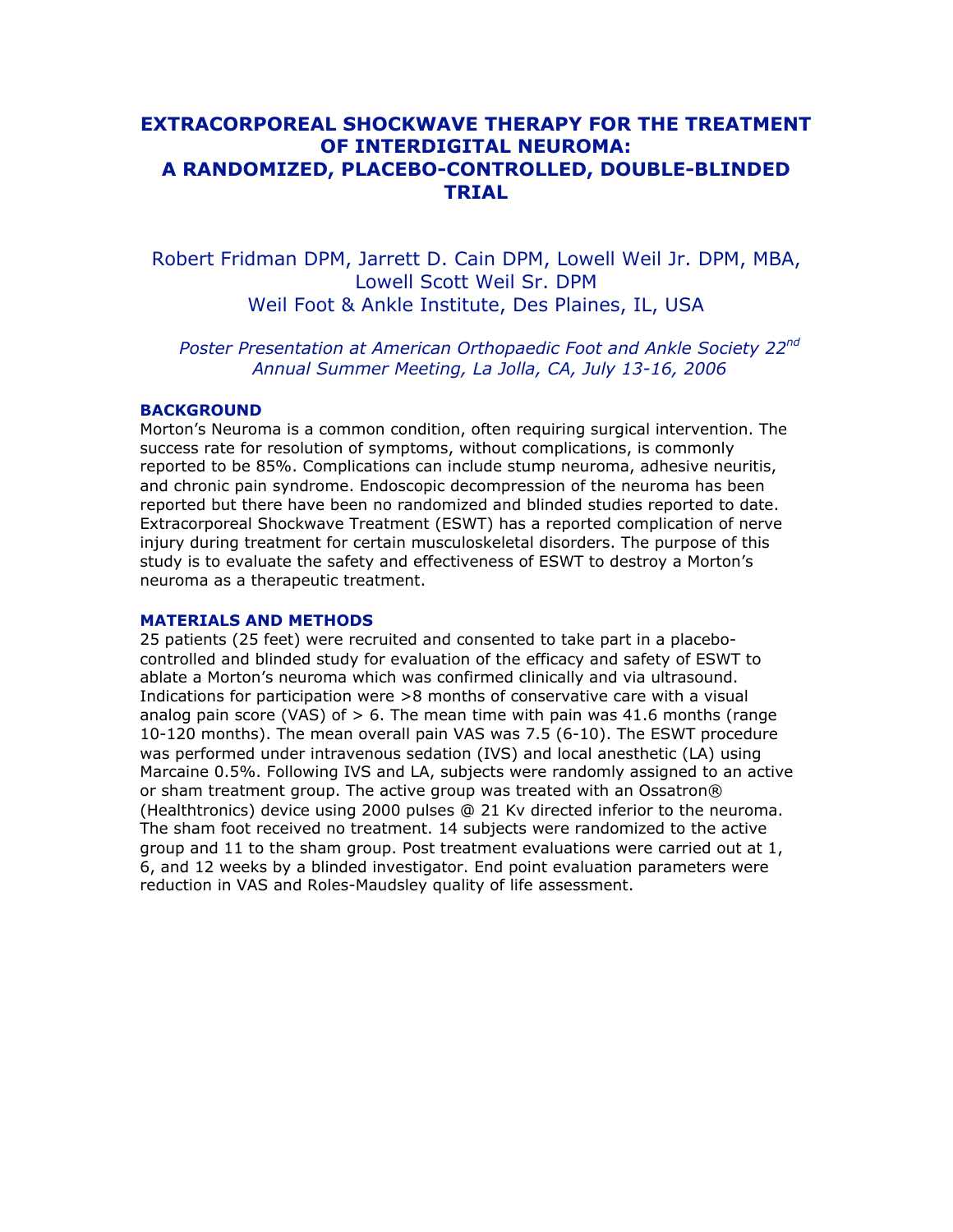

## **RESULTS**

64% of the active group (n=9) reported improvement of  $>$  50%, as compared with only 27% of the sham group (n=3). At 12 weeks post treatment, 57% of the active group (n=8) attained a VAS of  $<$ 3, while only 27% of the sham group (n=3) achieved a similar reduction. 7% of the active group  $(n=1)$  had no improvement,